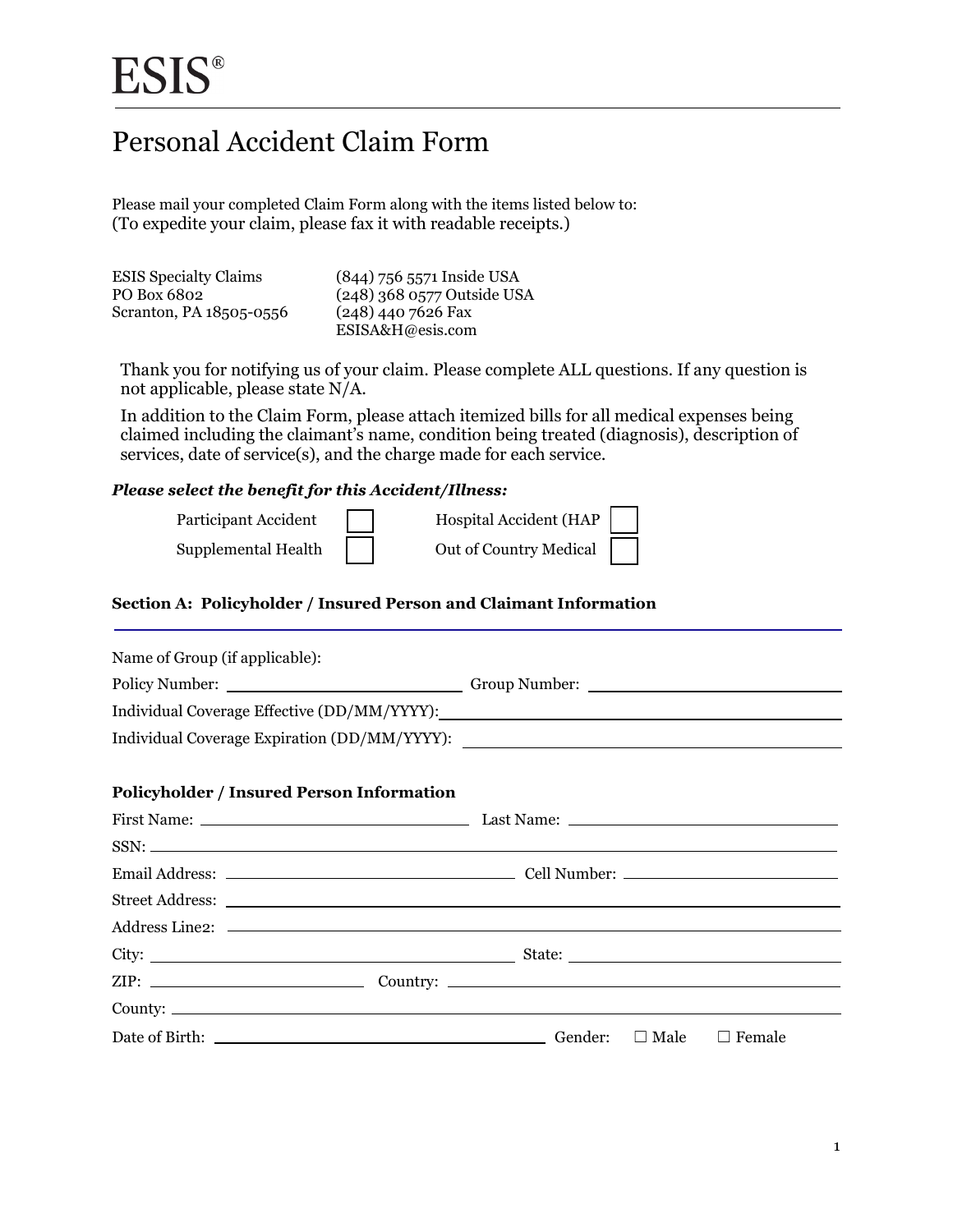| Employer's Address<br><b>Claimant Information (if different from Policyholder/Insured Person)</b><br>SSN: |  |
|-----------------------------------------------------------------------------------------------------------|--|
|                                                                                                           |  |
|                                                                                                           |  |
|                                                                                                           |  |
|                                                                                                           |  |
|                                                                                                           |  |
|                                                                                                           |  |
|                                                                                                           |  |
|                                                                                                           |  |
|                                                                                                           |  |
|                                                                                                           |  |
|                                                                                                           |  |
|                                                                                                           |  |
|                                                                                                           |  |
|                                                                                                           |  |
|                                                                                                           |  |
| ZIP:                                                                                                      |  |
|                                                                                                           |  |
| Female                                                                                                    |  |
| Relationship to Policyholder/Insured Person:                                                              |  |
| <b>Employer Information of Claimant</b>                                                                   |  |
|                                                                                                           |  |
|                                                                                                           |  |
| Employer's Address                                                                                        |  |
|                                                                                                           |  |
|                                                                                                           |  |
|                                                                                                           |  |
|                                                                                                           |  |
|                                                                                                           |  |
| <b>Section B: Details of Accident</b>                                                                     |  |
|                                                                                                           |  |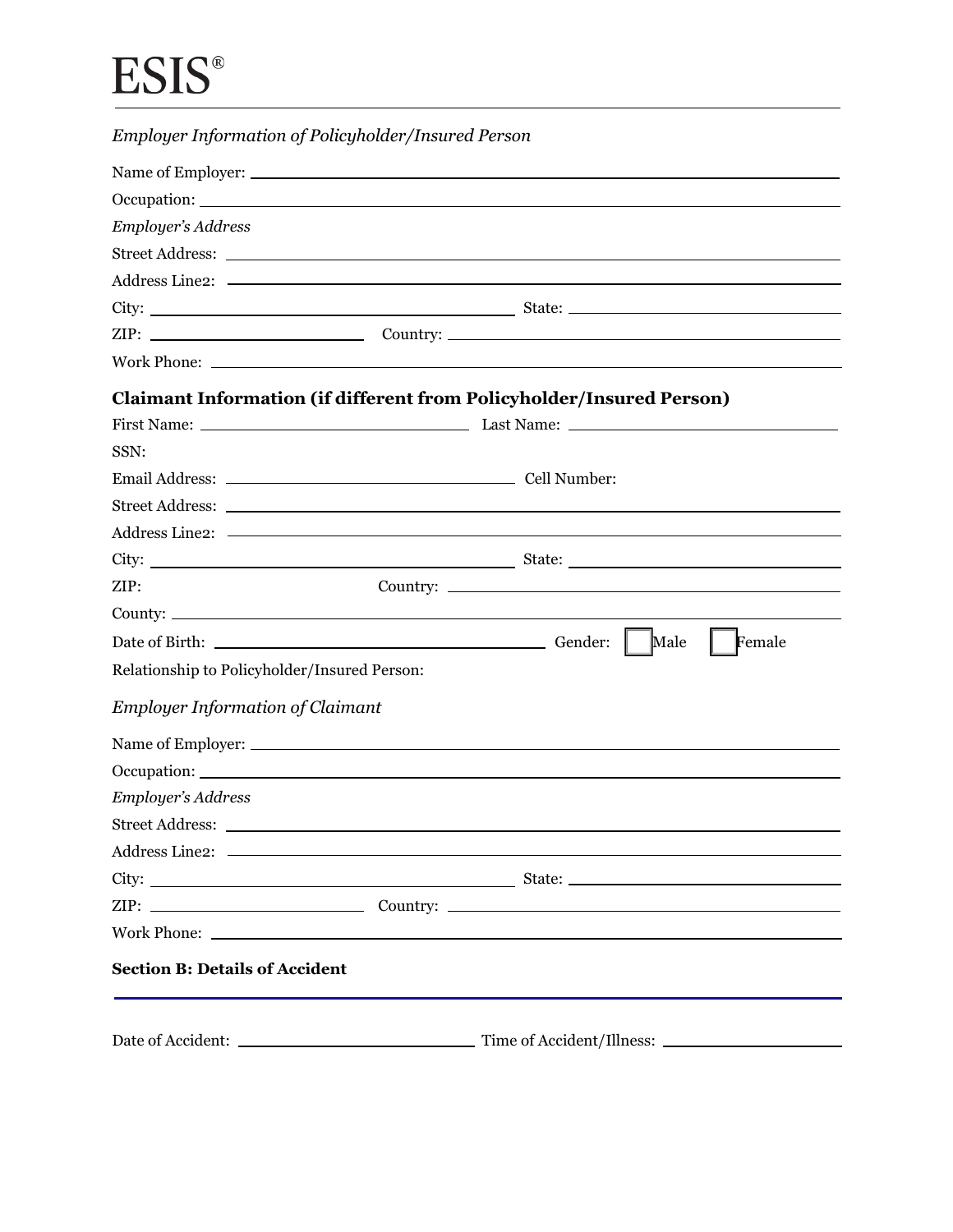| Is this a job-related accident? $\Box$ Yes<br>$\Box$ No                                                        |
|----------------------------------------------------------------------------------------------------------------|
| If Yes, please complete the Other Insurance information below in Section D.                                    |
| Are you receiving Workers Compensation benefits? $\Box$ Yes<br>$\Box$ No                                       |
|                                                                                                                |
| Where did the Accident/Illness Occur?                                                                          |
|                                                                                                                |
|                                                                                                                |
| Address Line2: New York 2014 19:30 and 2014 19:30 and 2014 19:30 and 2014 19:30 and 2014 19:30 and 2014 19:30  |
|                                                                                                                |
| $ZIP:$ Country: $\_\_\_\_\_\_\_\_\_\_$                                                                         |
|                                                                                                                |
|                                                                                                                |
| Did the Accident occur:                                                                                        |
| While the claimant was supervised? $\square$ Yes<br>$\Box$ No                                                  |
| If Yes, Supervisor name:                                                                                       |
| During sponsored activity?<br>$\Box$ Yes<br>$\Box$ No                                                          |
| During programmed hours? $\Box$ Yes<br>$\Box$ No                                                               |
| While traveling to or from a regularly scheduled activity in a supervised group?<br>$\Box$ Yes<br>$\square$ No |

# **Additional Information**

Was the Insured under the influence of alcohol, medication, drugs or any other intoxicating substance at the time of accident?  $\square$  Yes  $\square$  No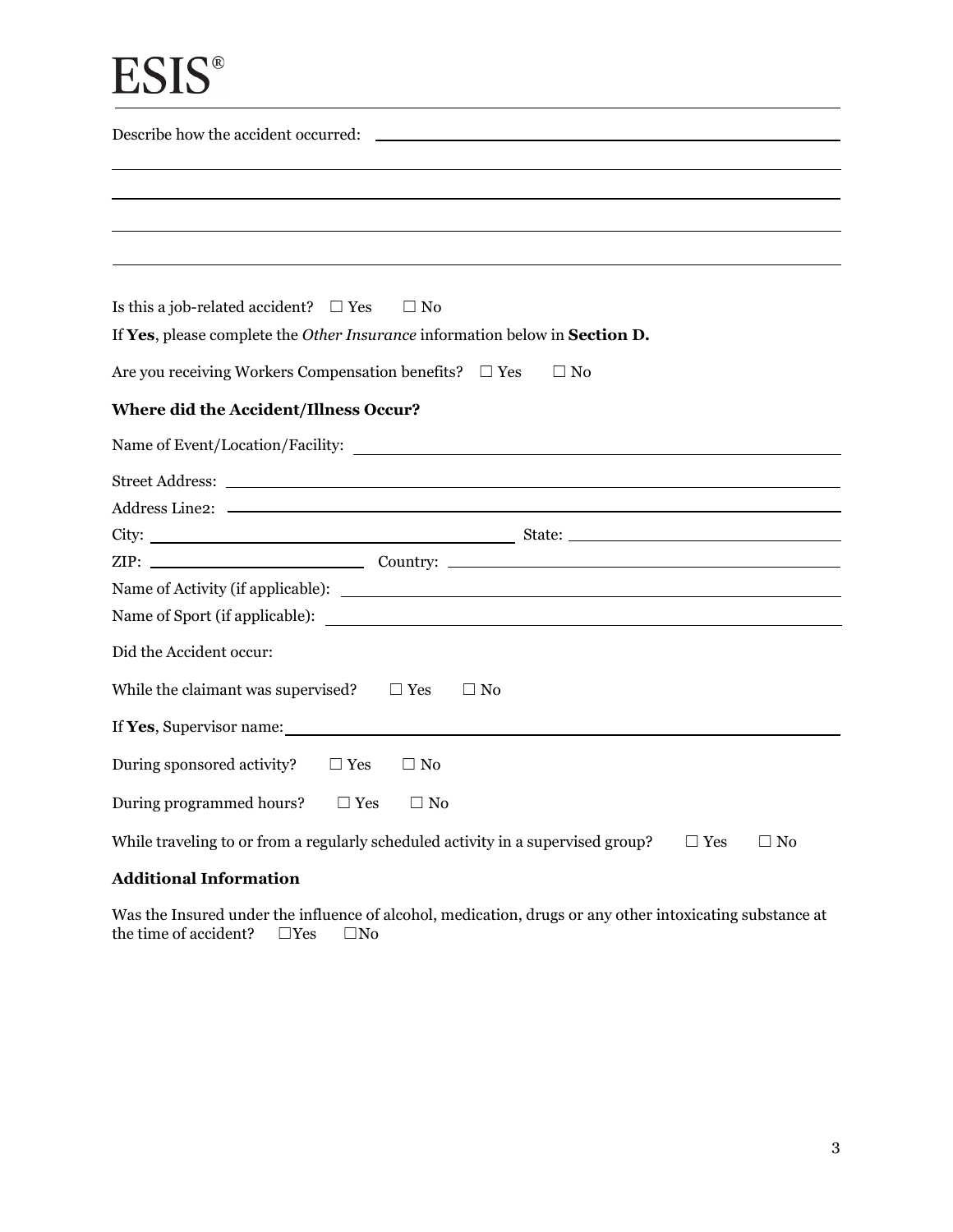If **Yes**, please provide details below (Please use supplementary sheet if necessary):

| Name / Type of Alcohol,<br><b>Medication</b> , <b>Drugs</b> or<br><b>Intoxicating Substances</b> | <b>Quantity</b><br><b>Consumed</b> | <b>Date and Time Consumed</b> |
|--------------------------------------------------------------------------------------------------|------------------------------------|-------------------------------|
|                                                                                                  |                                    |                               |
|                                                                                                  |                                    |                               |
|                                                                                                  |                                    |                               |

### **Witness Information**

Weekly earnings:

| Were there witnesses to the accident? $\square$ Yes<br>$\Box$ No     |
|----------------------------------------------------------------------|
| If Yes, please provide the following details:                        |
| <b>Witness 1</b>                                                     |
|                                                                      |
|                                                                      |
|                                                                      |
|                                                                      |
|                                                                      |
|                                                                      |
| <b>Witness 2</b>                                                     |
|                                                                      |
|                                                                      |
|                                                                      |
|                                                                      |
|                                                                      |
|                                                                      |
|                                                                      |
| <b>Supplemental Employement Information Due to Accident/Illness:</b> |
|                                                                      |
| Date returned to work (DD/MM/YYYY):                                  |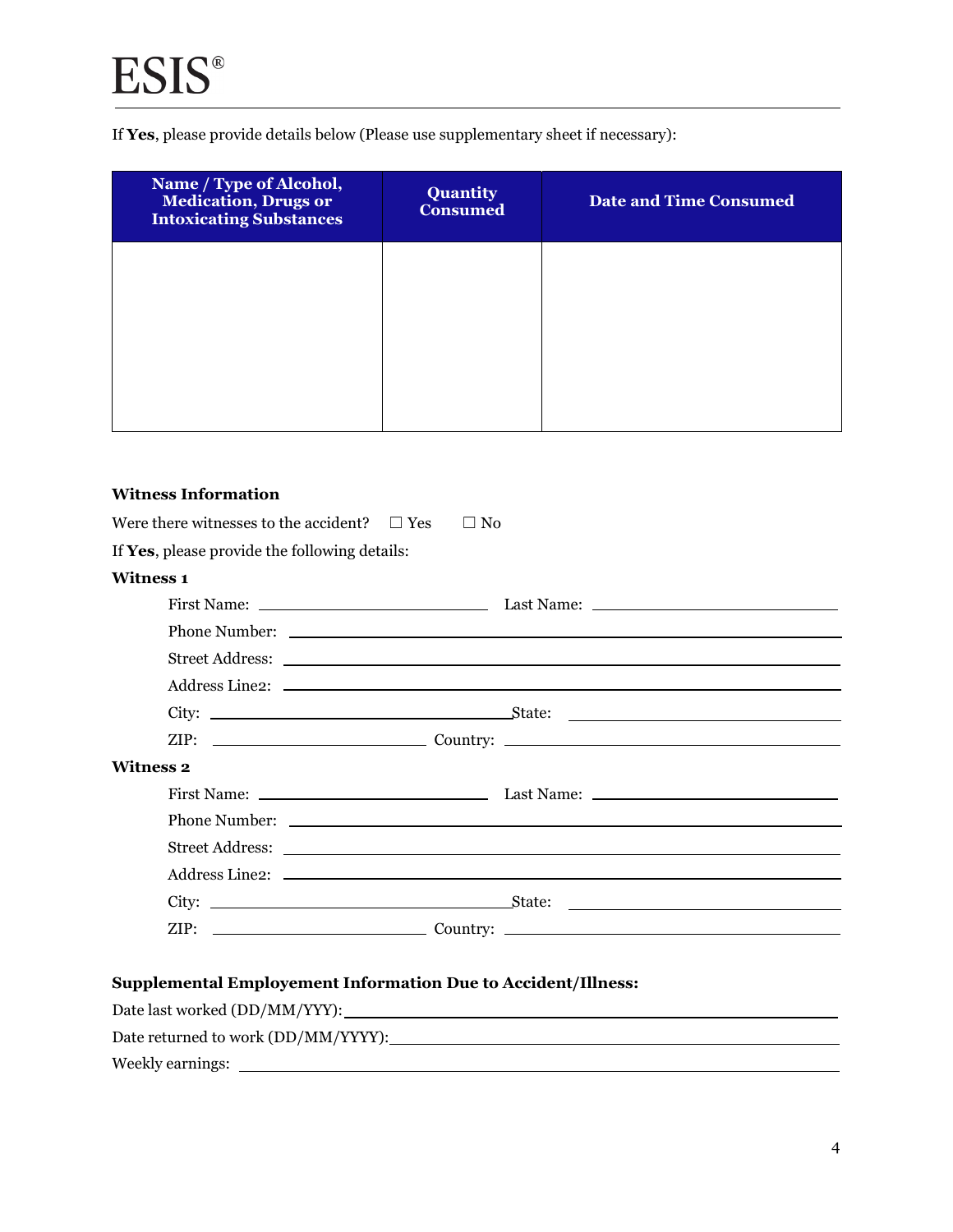$\overline{\phantom{a}}$ 

# **Section C. Nature of Injury**

Describe in detail the injuries sustained, indicating the part(s) of the body injured and the type of injury (e.g., fracture, cut, bruise, etc.):

| <b>Treating Physician for Accident/Illness</b> |                                                                                                                                                                                                                                                                                                        |
|------------------------------------------------|--------------------------------------------------------------------------------------------------------------------------------------------------------------------------------------------------------------------------------------------------------------------------------------------------------|
|                                                |                                                                                                                                                                                                                                                                                                        |
|                                                | Physician Specialty: New York Changes and Specialty:                                                                                                                                                                                                                                                   |
|                                                |                                                                                                                                                                                                                                                                                                        |
|                                                |                                                                                                                                                                                                                                                                                                        |
|                                                |                                                                                                                                                                                                                                                                                                        |
|                                                |                                                                                                                                                                                                                                                                                                        |
|                                                |                                                                                                                                                                                                                                                                                                        |
|                                                |                                                                                                                                                                                                                                                                                                        |
|                                                |                                                                                                                                                                                                                                                                                                        |
|                                                | Policyholder/Insured or Claimant Primary Physician                                                                                                                                                                                                                                                     |
|                                                | Name: Name and the same and the same and the same and the same and the same and the same and the same and the same and the same and the same and the same and the same and the same and the same and the same and the same and                                                                         |
|                                                |                                                                                                                                                                                                                                                                                                        |
|                                                |                                                                                                                                                                                                                                                                                                        |
|                                                |                                                                                                                                                                                                                                                                                                        |
|                                                |                                                                                                                                                                                                                                                                                                        |
|                                                | City: <u>State: State:</u><br><u> 1980 - Andrea Andrew Maria (h. 1980).</u>                                                                                                                                                                                                                            |
|                                                |                                                                                                                                                                                                                                                                                                        |
| Hospital Bill)                                 | Details of Hospitalization (Please attach In-Patient Discharge Summary and Original Final                                                                                                                                                                                                              |
|                                                |                                                                                                                                                                                                                                                                                                        |
| Period of Hospitalization                      |                                                                                                                                                                                                                                                                                                        |
|                                                |                                                                                                                                                                                                                                                                                                        |
|                                                |                                                                                                                                                                                                                                                                                                        |
|                                                |                                                                                                                                                                                                                                                                                                        |
|                                                |                                                                                                                                                                                                                                                                                                        |
|                                                |                                                                                                                                                                                                                                                                                                        |
|                                                |                                                                                                                                                                                                                                                                                                        |
|                                                | Phone #: $\frac{1}{2}$ = $\frac{1}{2}$ = $\frac{1}{2}$ = $\frac{1}{2}$ = $\frac{1}{2}$ = $\frac{1}{2}$ = $\frac{1}{2}$ = $\frac{1}{2}$ = $\frac{1}{2}$ = $\frac{1}{2}$ = $\frac{1}{2}$ = $\frac{1}{2}$ = $\frac{1}{2}$ = $\frac{1}{2}$ = $\frac{1}{2}$ = $\frac{1}{2}$ = $\frac{1}{2}$ = $\frac{1}{2}$ |
|                                                | Medical Record Number: <a></a>                                                                                                                                                                                                                                                                         |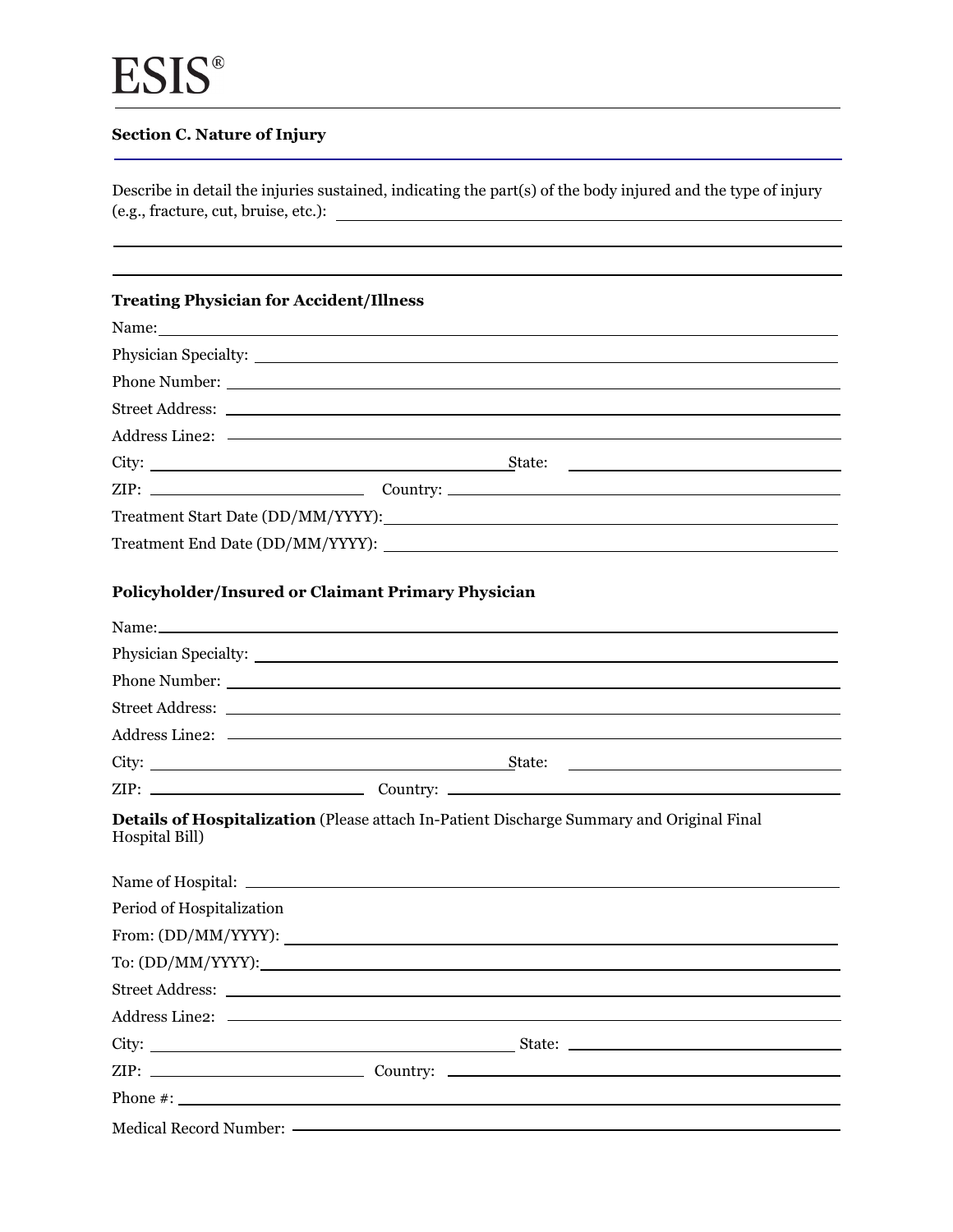# **Section D: Other Insurance Information**

Please provide the information below for any other insurance under which the claimant is insured.

| <b>Other Insurance 1</b>                                                                                                                                                                                                       |  |  |
|--------------------------------------------------------------------------------------------------------------------------------------------------------------------------------------------------------------------------------|--|--|
| Insurance Company Name: Name Company Name Company Name Company Name Company Name Company Name Company Name Company Name Company Name Company Name Company Name Company Name Company Name Company Name Company Name Company Nam |  |  |
|                                                                                                                                                                                                                                |  |  |
|                                                                                                                                                                                                                                |  |  |
|                                                                                                                                                                                                                                |  |  |
|                                                                                                                                                                                                                                |  |  |
|                                                                                                                                                                                                                                |  |  |
| Policy Number / Account Number:                                                                                                                                                                                                |  |  |
| Claim Reference Number: Latin Communication and Communication and Communication and Communication and Communication and Communication and Communication and Communication and Communication and Communication and Communicatio |  |  |
| <b>Other Insurance 2</b>                                                                                                                                                                                                       |  |  |
| Insurance Company Name: Lawrence Company Name: Lawrence Company Name: Lawrence Company Name: Lawrence Company Name: Lawrence Company Name: Lawrence Company Name: Lawrence Company Name: Lawrence Company Name: Lawrence Compa |  |  |
|                                                                                                                                                                                                                                |  |  |
|                                                                                                                                                                                                                                |  |  |
|                                                                                                                                                                                                                                |  |  |
|                                                                                                                                                                                                                                |  |  |
|                                                                                                                                                                                                                                |  |  |
|                                                                                                                                                                                                                                |  |  |
|                                                                                                                                                                                                                                |  |  |

# **Section E: Claimant Guardian and/or Legal Representative Details**

*Must be completed by the claimant or parent/guardian of claimant, if claimant is a minor.* 

# **Claimant Guardian Information**

|                                  | Relationship to Claimant: New York School and School and School and School and School and School and School and School and School and School and School and School and School and School and School and School and School and |
|----------------------------------|-------------------------------------------------------------------------------------------------------------------------------------------------------------------------------------------------------------------------------|
|                                  |                                                                                                                                                                                                                               |
|                                  |                                                                                                                                                                                                                               |
| <b>Claimant Guardian Address</b> |                                                                                                                                                                                                                               |
|                                  |                                                                                                                                                                                                                               |
|                                  |                                                                                                                                                                                                                               |
|                                  | State:                                                                                                                                                                                                                        |
|                                  |                                                                                                                                                                                                                               |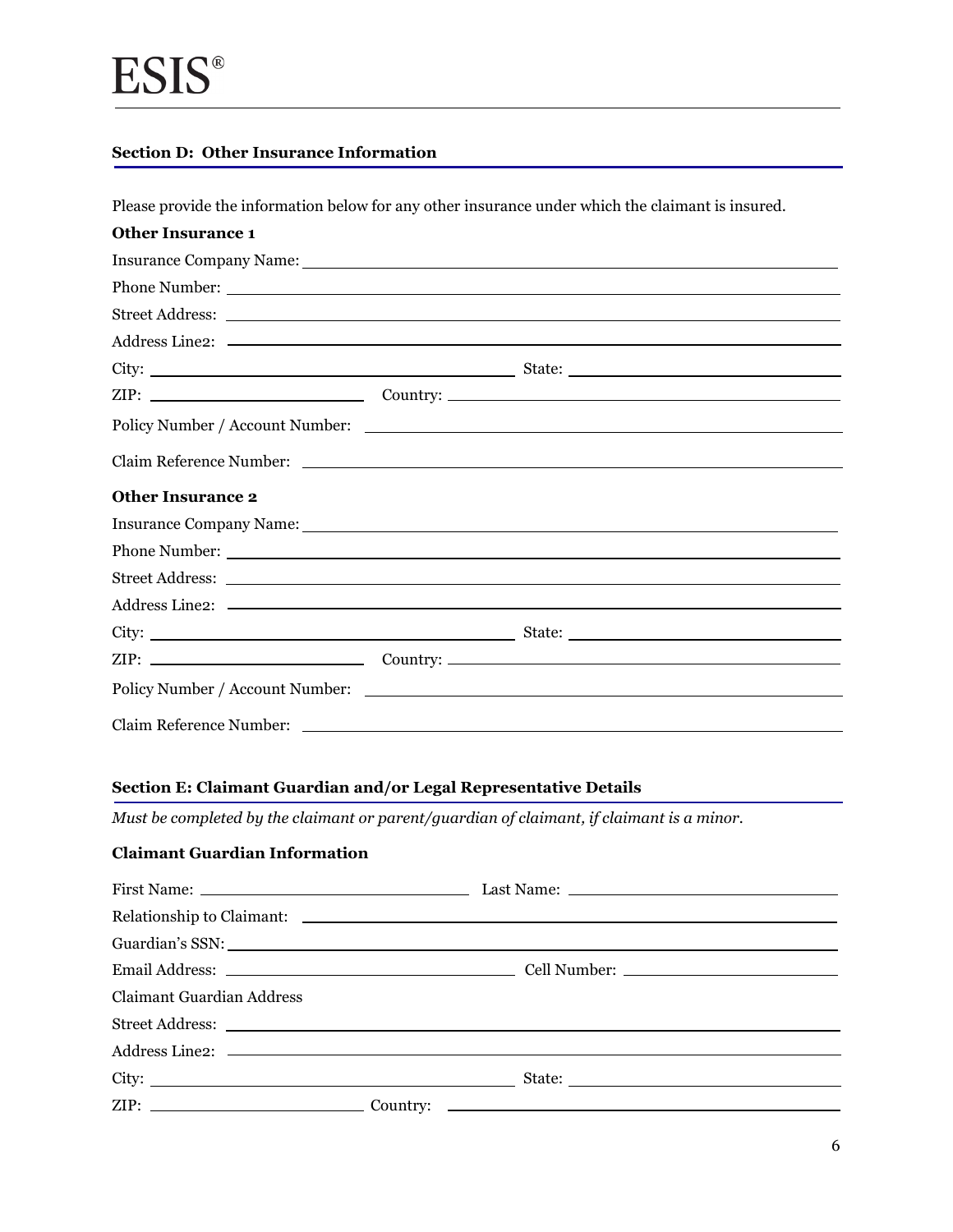# **ESIS®**

| <b>Employer Address</b>                                       |           |                                                                                                                                                                                                                                |  |
|---------------------------------------------------------------|-----------|--------------------------------------------------------------------------------------------------------------------------------------------------------------------------------------------------------------------------------|--|
|                                                               |           |                                                                                                                                                                                                                                |  |
|                                                               |           |                                                                                                                                                                                                                                |  |
|                                                               |           |                                                                                                                                                                                                                                |  |
|                                                               |           |                                                                                                                                                                                                                                |  |
|                                                               |           | County - County - County - County - County - County - County - County - County - County - County - County - County - County - County - County - County - County - County - County - County - County - County - County - County |  |
| Policyholder/Insured Person and Claimant Legal Representation |           |                                                                                                                                                                                                                                |  |
|                                                               |           |                                                                                                                                                                                                                                |  |
| Do you have legal representation? $\square$ Yes               | $\Box$ No |                                                                                                                                                                                                                                |  |
|                                                               |           |                                                                                                                                                                                                                                |  |
|                                                               |           |                                                                                                                                                                                                                                |  |
| If Yes, please provide representative details below.          |           |                                                                                                                                                                                                                                |  |
|                                                               |           |                                                                                                                                                                                                                                |  |
|                                                               |           |                                                                                                                                                                                                                                |  |
|                                                               |           |                                                                                                                                                                                                                                |  |
|                                                               |           |                                                                                                                                                                                                                                |  |
|                                                               |           |                                                                                                                                                                                                                                |  |
|                                                               |           |                                                                                                                                                                                                                                |  |
|                                                               |           |                                                                                                                                                                                                                                |  |
|                                                               |           |                                                                                                                                                                                                                                |  |
|                                                               |           |                                                                                                                                                                                                                                |  |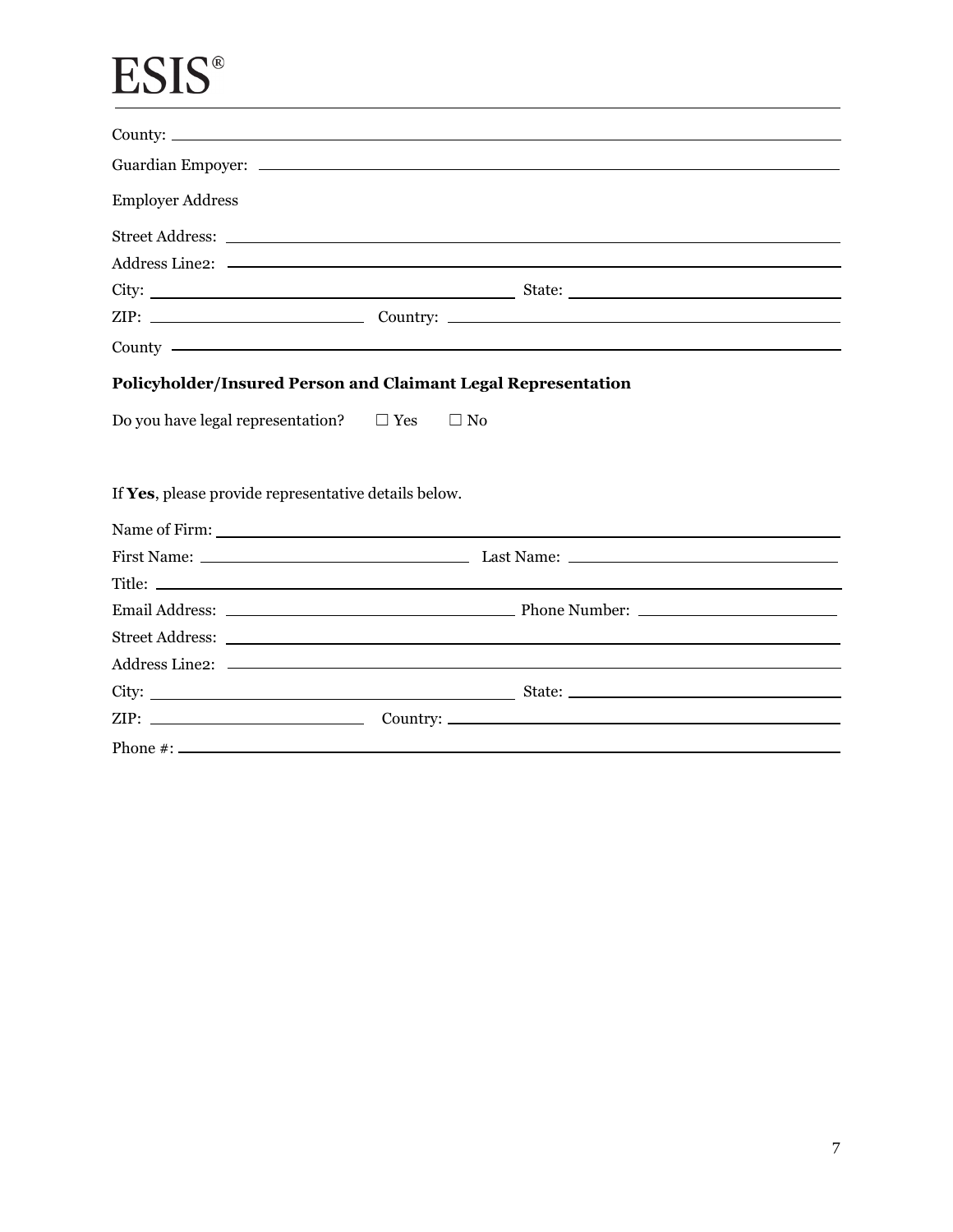#### **Section F: Authorization and Assignment of Benefits**

# *By signing the below I hereby certify that the above information is true and correct to the best of my knowledge and belief.*

I, the undersigned, authorize any hospital or other medical-care institution, physician or other medical professional, pharmacy, Insurance support organization, governmental agency, group policyholder, Insurance company, association, employer or benefit plan administrator to furnish to the Insurance Company named above or its representatives, any and all information with respect to any injury or sickness suffered by, the medical history of, or any consultation, prescription or treatment provided to, the person whose death, injury, sickness or loss is the basis of claim and copies of all of that person's hospital or medical records, including information relating to mental illness and use of drugs and alcohol, to determine eligibility for benefit payments under the Policy Number identified above. I authorize the policyholder, employer or benefit plan administrator to provide the Insurance Company named above with financial and employment-related information. I understand that this authorization is valid for the term of coverage of the Policy identified above and that a copy of this authorization shall be considered as valid as the original.

I *agree* that a photographic copy of this Authorization shall be as valid as the original.

I understand that I or my authorized representative may request a copy of this authorization.

I understand that I or my authorized representative may revoke this authorization at any time by providing the insurance company with written notification as to my intent to revoke.

Signature of Insured or Authorized Representative

Signature of Parent / Legal Guardian of Authorized Representafive of Claimant, if Claimant if a minor)

Date: